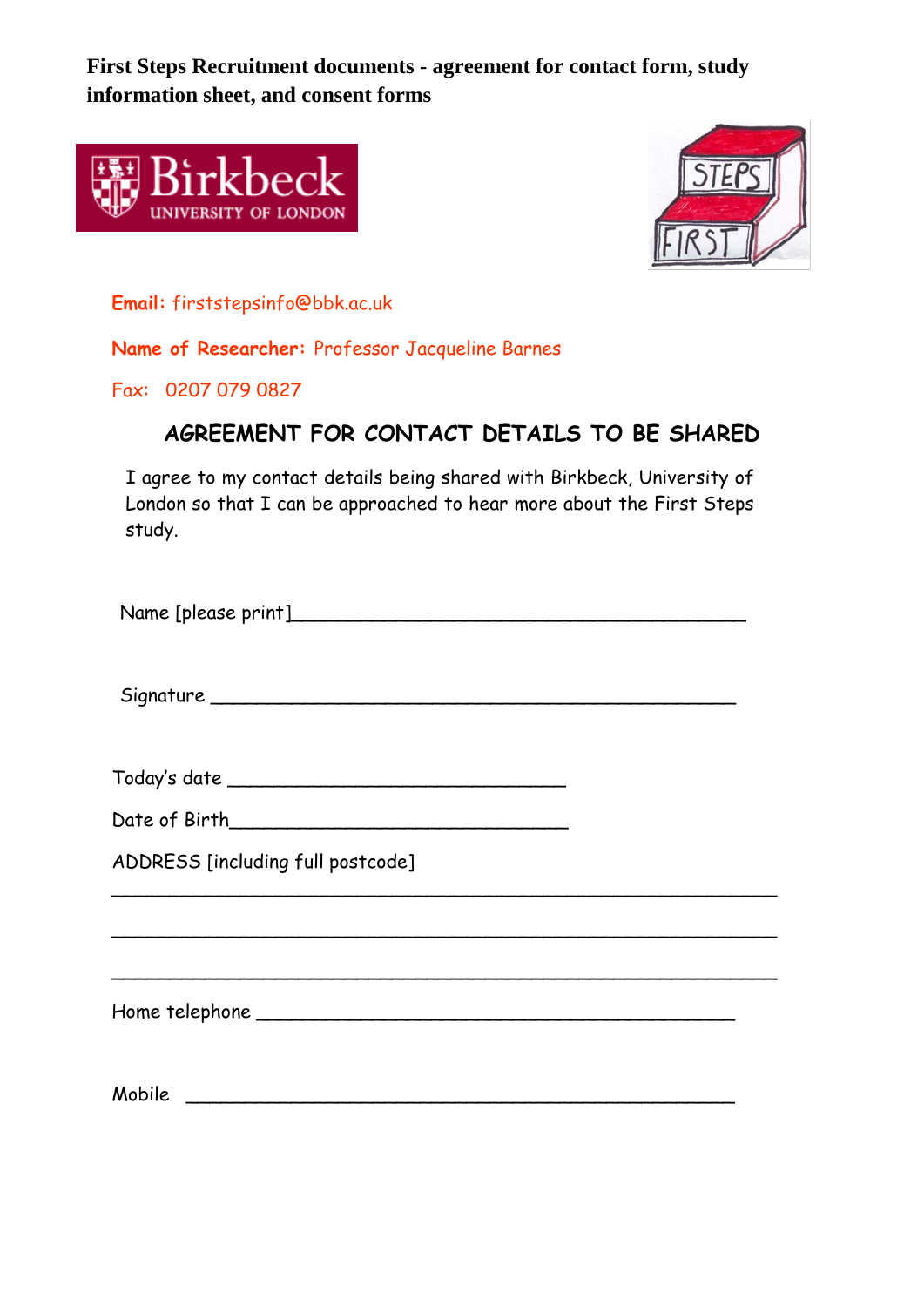



# **First Steps Study**

# **Participant Information Sheet**

### **The study**

We are inviting you to take part in a research study. Before you decide it is important to understand why the research is being done and what it would involve. Please take the time to read the following information carefully. A researcher will go through it with you and answer any questions. Feel free to discuss it with friends, relatives, or anyone else you normally talk to. It explains why the research is being done and what it will mean for you. **Part 1** tells you the reason for the study and what will happen if you take part. **Part 2** gives you more details about the way the study is managed.

### **Part 1**

### **What is the purpose of the study?**

The Group Family Nurse Partnership (gFNP) programme is a new service where two nurses give information, support and medical care to a group of about 10 young mothers, starting in pregnancy and going on until their babies are one year old. Partners are also encouraged to attend. Since it is new it is important to find out if it can make a difference before deciding if it should be offered to more families. A team at Birkbeck, University of London is leading a study to answer this question. The study will compare two groups. Some will have the usual NHS care; others will have usual NHS care and will also receive gFNP support.

The nurses providing gFNP are known as Family Nurses and work only with young families.. The support begins when mothers are around 16 weeks pregnant, meetings are weekly for four weeks then every fortnight until the babies are born. Then meetings are weekly again for six weeks and fortnightly until babies are one year old. Routine medical care is provided in pregnancy by the Family Nurses if one is also a midwife, or by a community midwife who attends the group in pregnancy. They encourage mothers to learn how to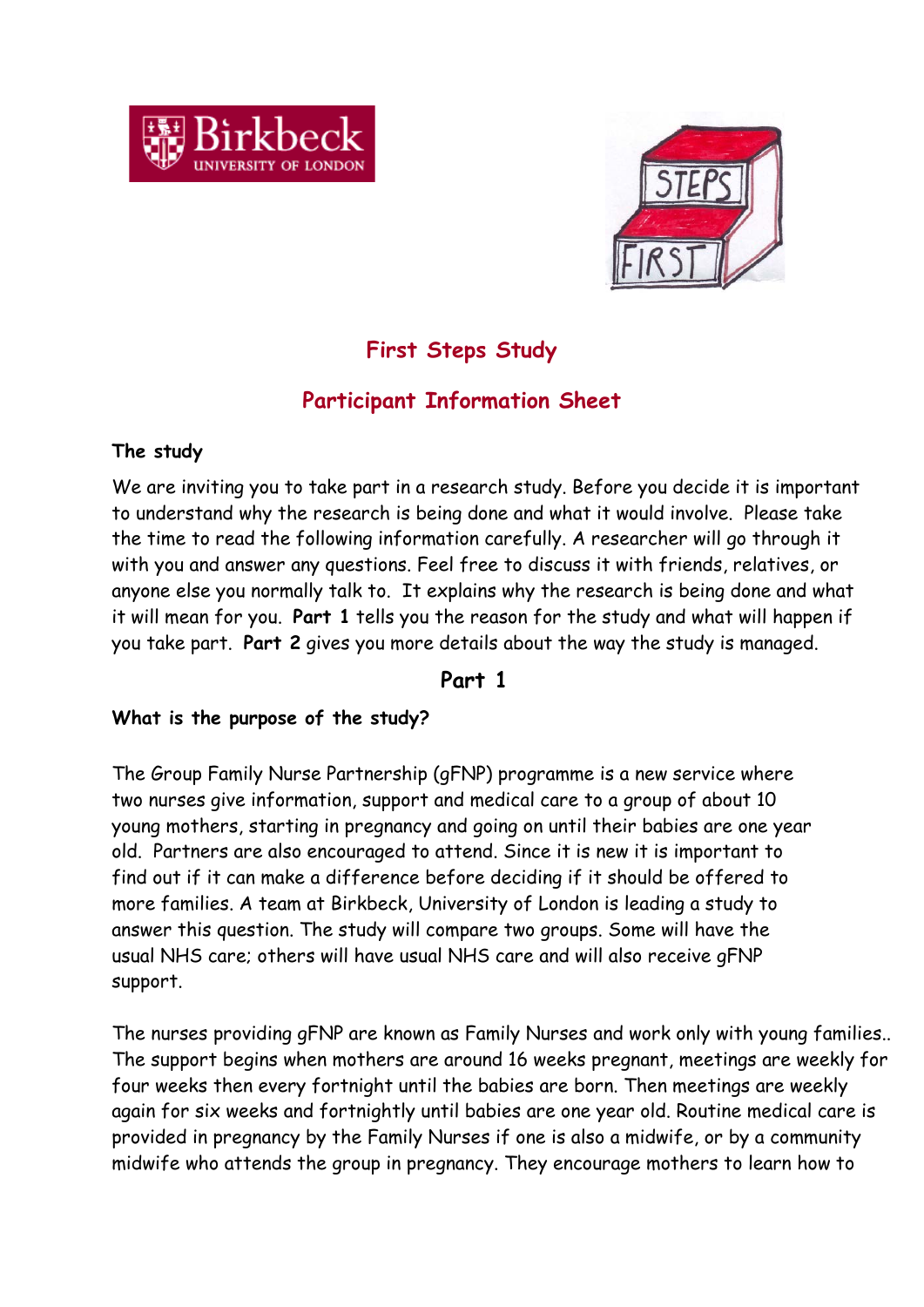understand their own care, for example by listening to their baby's heartbeat. After babies are born routine infant health checks such as weighing are provided by both Family Nurses. Since everyone in the group is due at about the same time, parents can learn together.

It is important to understand that if you agree to be part of the study you will not be able to choose which group you are in. You may be in the group that has the usual NHS care and you may be in the other group that has the usual NHS care and also the gFNP programme. This decision is made by a random computer process (a bit like flipping a coin) which helps to make sure that both groups are very similar to start with. Doing the study this way means that we can be surer that any differences between the groups when babies are one year old are because one group has received the gFNP programme.

### **Why have I been invited to take part in the study?**

You live in one of the seven areas around England where gFNP is being made available and you are in the right age group. Either you were aged under 20 when you became pregnant and have already had one or more children, or you were 20 to 24 when you became pregnant and you are expecting your first child.

### **Do I have to take part?**

It is up to you to decide. You can keep this information sheet and you will be asked in a day or so if you would like to sign a consent form agreeing to take part in the research. If you do consent you are free to withdraw at any time, without giving a reason. Taking part will not affect the standard of medical or other care you receive.

### **What will happen to me if I take part?**

If you take part there will be one interview with a researcher at your home lasting about 40 minutes getting background information. She will tell you whether you will receive the gFNP programme or usual NHS care. If you are in the group receiving gFNP your contact details will be given to the local gFNP team who will contact you with details of when and where the gFNP sessions will take place. These would start when you are about 16 weeks pregnant and continue until your baby is 12 months old.

Everyone in the study in both groups is contacted again for a second research interview when their babies are 2 months old to see how they are coping with their new baby. This will also last about 40 to 45 minutes. When babies are about 6 months old, there will be a telephone interview lasting about 20 to 25 minutes. At the end of the study, after your baby's first birthday we will make one last visit. At this time, in addition to an interview lasting about 40 to 45 minutes we will ask you to sign a second form saying that you agree to a short video being made of you and your baby playing together.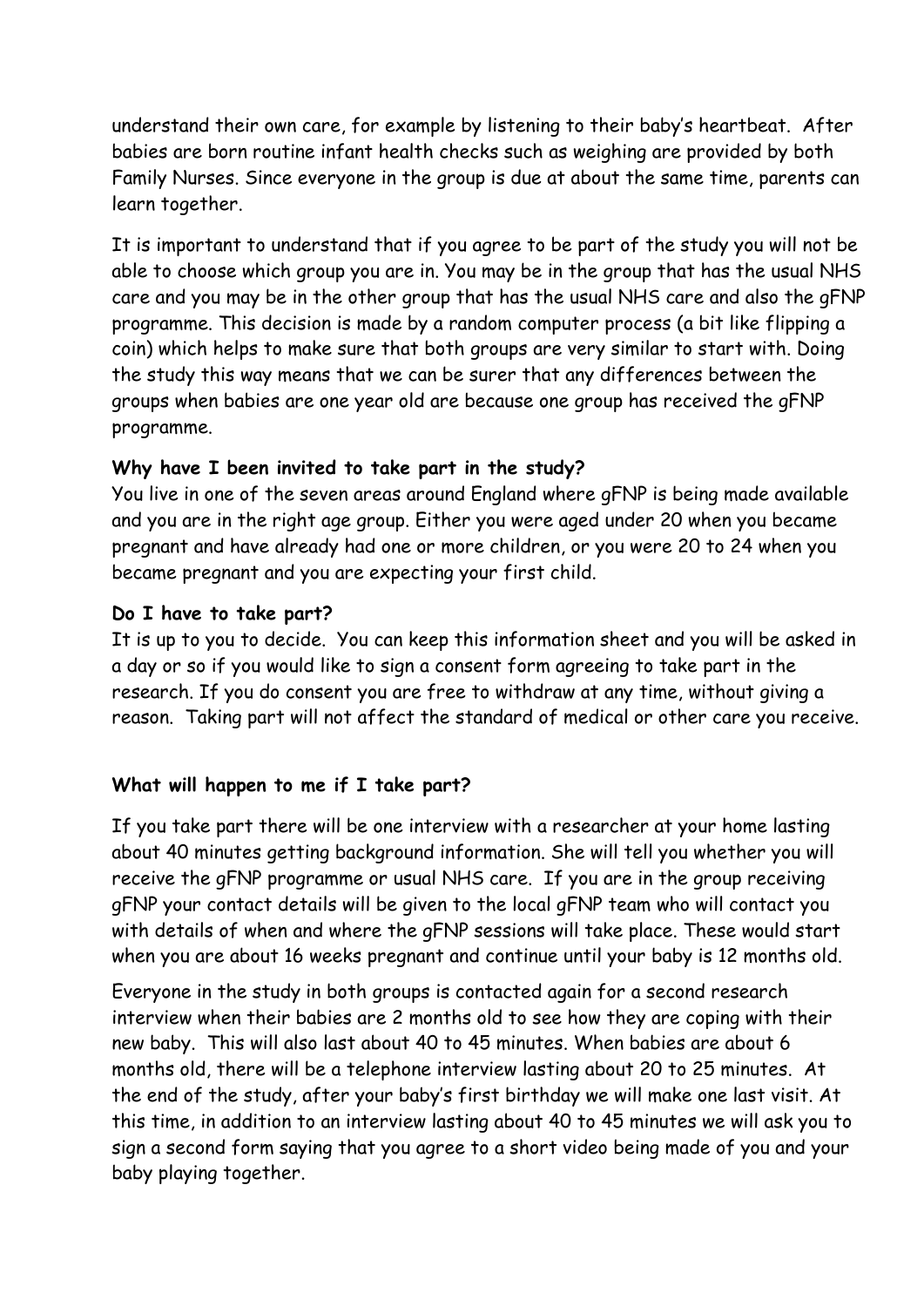After each of the three home interviews we will give you a  $£20$  shopping voucher to show our appreciation for your time and after the telephone interview we will send you a £10 shopping voucher.

Some mothers will also be asked, after their baby is one year old, whether they would agree to take part in a more open-ended conversational interview that will be audiorecorded. Another voucher for £20 will be given after this interview.

### **What are the possible disadvantages and risk of taking part?**

There should not be any disadvantages or risks to you. We find that most mothers enjoy talking about their experiences during pregnancy and as they raise their new baby. If you do find any question difficult to answer you can stop the interview, or move on to other topics.

### **What are the possible benefits of taking part?**

This is a new way of supporting mothers and fathers expecting a new baby so your views and experiences will be important in working out if gFNP can make a difference. Without that information it is not likely to be made available to more families across the country.

#### **What if there is a problem?**

Any complaint about your experiences during the study or any possible harm you might suffer will be addressed. Details about this are given in Part 2.

### **Will my taking part in the study be kept confidential?**

Yes. We follow ethical and legal practice and all information about you is handled in confidence. The details are included in part 2.

----------------------

**This completes Part 1.** 

**If the information in Part 1 about the study has interested you and you are thinking about taking part, please read Part 2 before making any decision.**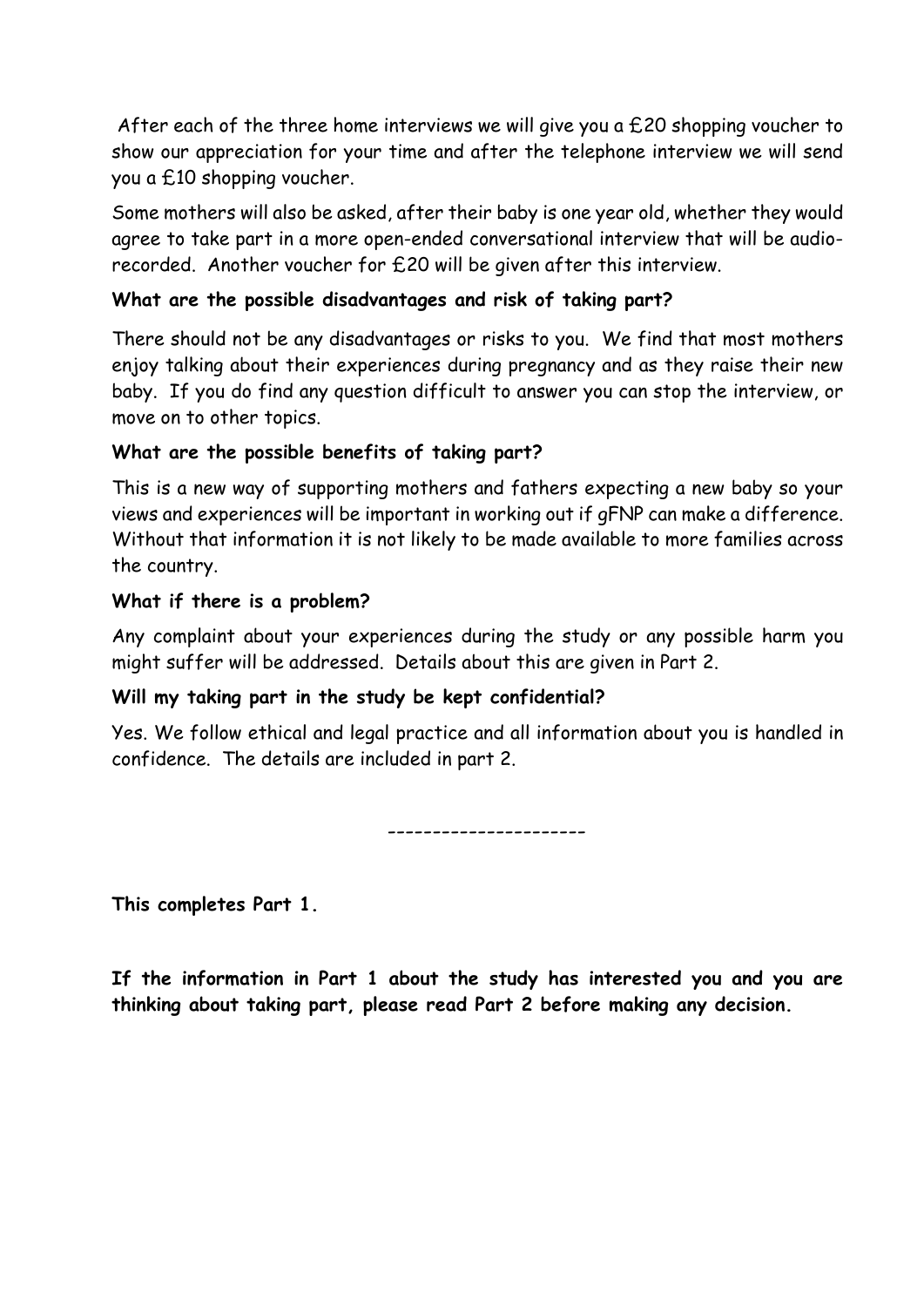### **Part 2**

### **What will happen if I don't want to carry on with the study?**

If you agree and then do not want to carry on in the study, let the researcher know. You do not have to give a reason. Your health and other services will not be affected.

### **What if there is a problem?**

If you have a concern about any aspect of this study you should ask to speak to the researchers who will do their best to answer your questions, contacting Jacqueline Barnes at 0207 079 0837. If you remain unhappy and wish to complain formally you can do this by using the NHS complaints

procedure [http://www.nhs.uk/choiceintheNHS/Rightsandpledges/complaints/Pages/](http://www.nhs.uk/choiceintheNHS/Rightsandpledges/complaints/Pages/NHScomplaints.aspx) [NHScomplaints.aspx](http://www.nhs.uk/choiceintheNHS/Rightsandpledges/complaints/Pages/NHScomplaints.aspx) making your complaint to your local health trust.

### **Will my taking part in this study be kept confidential?**

Information about you will be kept strictly confidential and any identifying information such as your name and address will be removed so that you cannot be recognised. Participants are identified in computer records only by a number. No one outside the research team is given access to the information. According to Data Protection guidelines after research reports are written and published the information is kept for five years, then disposed of securely by shredding paper documents and cleaning computer storage. Any audio and/or video recordings made during the research will be used only for analysis. No other use will be made of them without your written permission, and no one outside the project will be allowed access to the original recordings.

No information about you will be shared with any other agency except where UK law requires otherwise. What this means is that if you say something to the researcher in an interview that suggests you or your infant are at risk of harm or in immediate danger, or if you tell them about thoughts of harming yourself, then the research team will need to share this information with a professional involved in your care so that additional help can be arranged. You will be told if this occurs.

### **What will happen to the results of the research study?**

The results of the study should be available about six months after the study ends. This will probably be in the Autumn of 2016. We will keep you informed about progress and share the main findings, though newsletters, twitter or other electronic means, and local meetings. The results will be presented in government reports, in academic journals and in other formats for non-academic audiences.

### **Who is organising and funding the research?**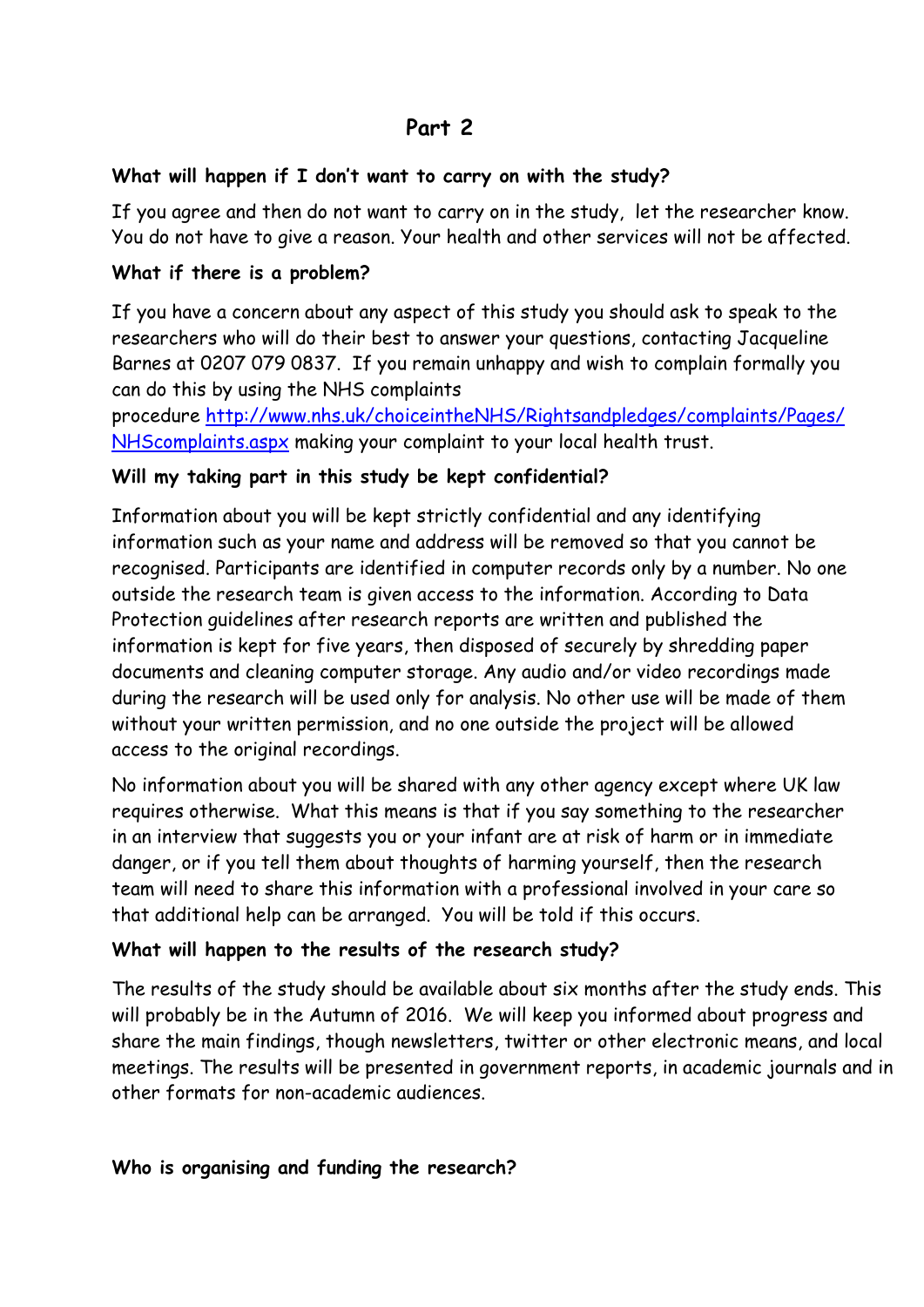The Institute for the Study of Children, Families and Social Issues at Birkbeck, University of London is leading the research and the NHS National Institute for Health Research is funding the research. If you have any questions please do not hesitate to contact us at the telephone number or address given below.

### **Who has reviewed the study?**

Before funds were given for the study the NIHR obtained independent expert reviews of the plans. All research in the NHS is also looked at by an independent group of people, called a Research Ethics Committee, to protect your interests. It was approved in May 2013 by the South West Frenchay Committee in Bristol.

Thank you for reading this.

**Institute for the Study of Children, Families and Social Issues**

**Birkbeck, University of London Malet Street, London WC1E 7HX 020 7079 0823, fax 020 7079 0827**

**e-mail: firststepsinfo@bbk.ac.uk**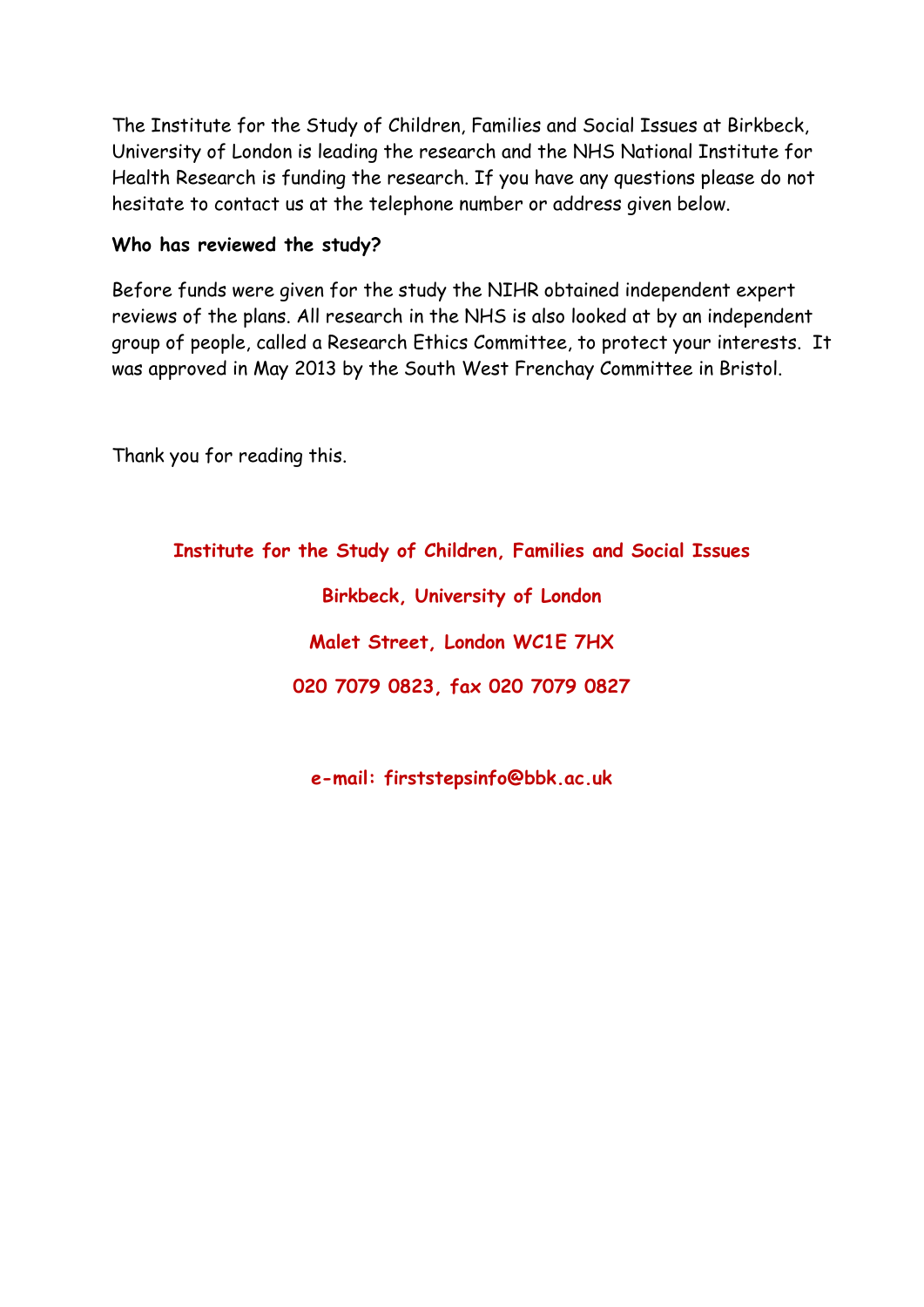



# **First Steps Study**

## **Consent form for research participants**

(Participant id number for this study: \_\_\_\_\_\_\_\_\_\_\_\_\_)

(Please tick each box)

1. I confirm that I have read and understood the information sheet

2. I confirm that I am willing to take part in this research study

3. I understand that my participation in the study is voluntary

4. I understand that when my baby is one year old I will be asked to give my permission for the researcher to make a short video (3 minutes) of me playing with my child

5. I understand that the information which I provide will be treated in confidence and that it will not be shared with any person outside of the research team

6. I understand that relevant sections of my medical notes and data collected during the study may be looked at by individuals from the research team, from regulatory authorities or from the NHS Trust, where it is relevant to my taking part in this research. I give permission for these individuals to have access to my records for the purpose of monitoring the research.

| Jame |  |  |
|------|--|--|

Name \_\_\_\_\_\_\_\_\_\_\_\_\_\_\_\_\_\_\_\_\_\_\_\_\_\_\_ (Please print) Date \_\_\_\_\_\_

Signature \_\_\_\_\_\_\_\_\_\_\_\_\_\_\_\_\_\_\_\_\_\_\_\_\_\_\_\_\_\_\_\_